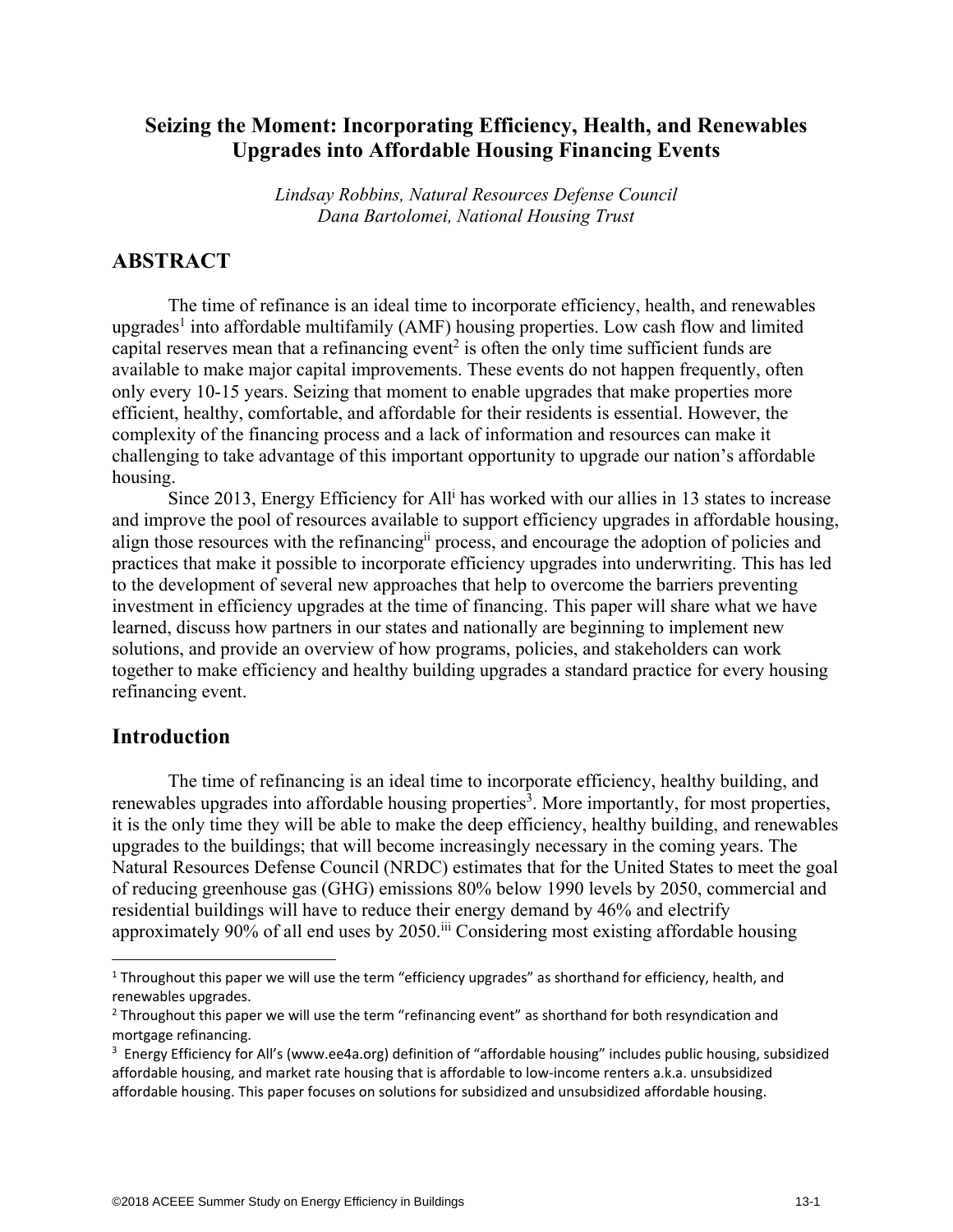properties will still be in use in  $2050<sup>iv</sup>$ , over the next 30 plus years, we need to take advantage of every possible refinancing event that can lead to significant reduction in energy use and address deferred maintenance to provide safe, healthy, and comfortable homes to low-income residents.

 Making these upgrades requires capital investment, which is why it is crucial to take full advantage of refinancing events – the only time most affordable housing owners have access to capital. There are many barriers that prevent that from happening:

- *(1) Bandwidth* AMF housing owners, managers, and operators have many demands on their time, especially during financing. Selecting technical consultants, overseeing an energy and water audit, selecting energy and water upgrades, identifying incentives or additional financing to cover the cost of those upgrades, and ensuring upgrades are properly installed is a huge job that many owners are not able to take on.
- (2) *Awareness* Maximizing the efficiency of traditional capital improvements and adding additional efficiency or renewable upgrades to a project's scope can have a significant positive impact on an owner's net operating income (NOI) over the life of their mortgage. However, many owners are unaware of the positive financial benefits, or do not feel sufficiently comfortable with efficiency or renewables to investigate opportunities.
- *(3) Technical Assistance* Energy and water audits are a wise investment, but they are not cheap. Many owners struggle to identify sufficient funds to cover the upfront cost of the audit or decide it may not be worth the investment of time and money because they are unsure they will be able to implement recommended efficiency upgrades. Owners who do invest in audits still require additional technical assistance to choose upgrades and translate recommendations into their capital improvement scope. When that additional assistance is unavailable, it can prevent owners with audits from using them.
- *(4) Utility Savings* Even when owners identify efficiency upgrades, those upgrades are often the first to be value engineered out of a project when loan funds are insufficient to cover all the capital upgrades that need to be made. This happens because efficiency upgrades are seen as an additional expense to cover, as opposed to a way to unlock additional capital to cover both efficiency upgrades and other improvements.
- *(5) Requirements & Incentives* Market transformation efforts, such as benchmarking or audit requirements, alone cannot create demand for efficiency upgrades at scale, especially in the AMF sector. Requirements for efficiency work, or at least the evaluation of efficiency potential, combined with incentives (i.e. extra points for a tax credit application) are necessary if efficiency is going to become a standard part of refinancing events.

In this paper we will explore ways to improve existing tools and resources, and best practices to help the multifamily affordable housing sector overcome these barriers.

## **Background**

 Energy Efficiency for All (EEFA) is a national initiative focused on bringing together the energy, affordable housing, and health communities to tap the benefits of energy efficiency and other holistic building measures for millions of low-income families. The project is led by four partners: Elevate Energy, Energy Foundation, National Housing Trust, and Natural Resources Defense Council, with funding from the JPB Foundation, working together to ensure EEFA achieves its goals. EEFA, along with our many allies<sup>v</sup>, has established coalitions of housing, justice, community development, resident, finance, energy, and environmental organizations in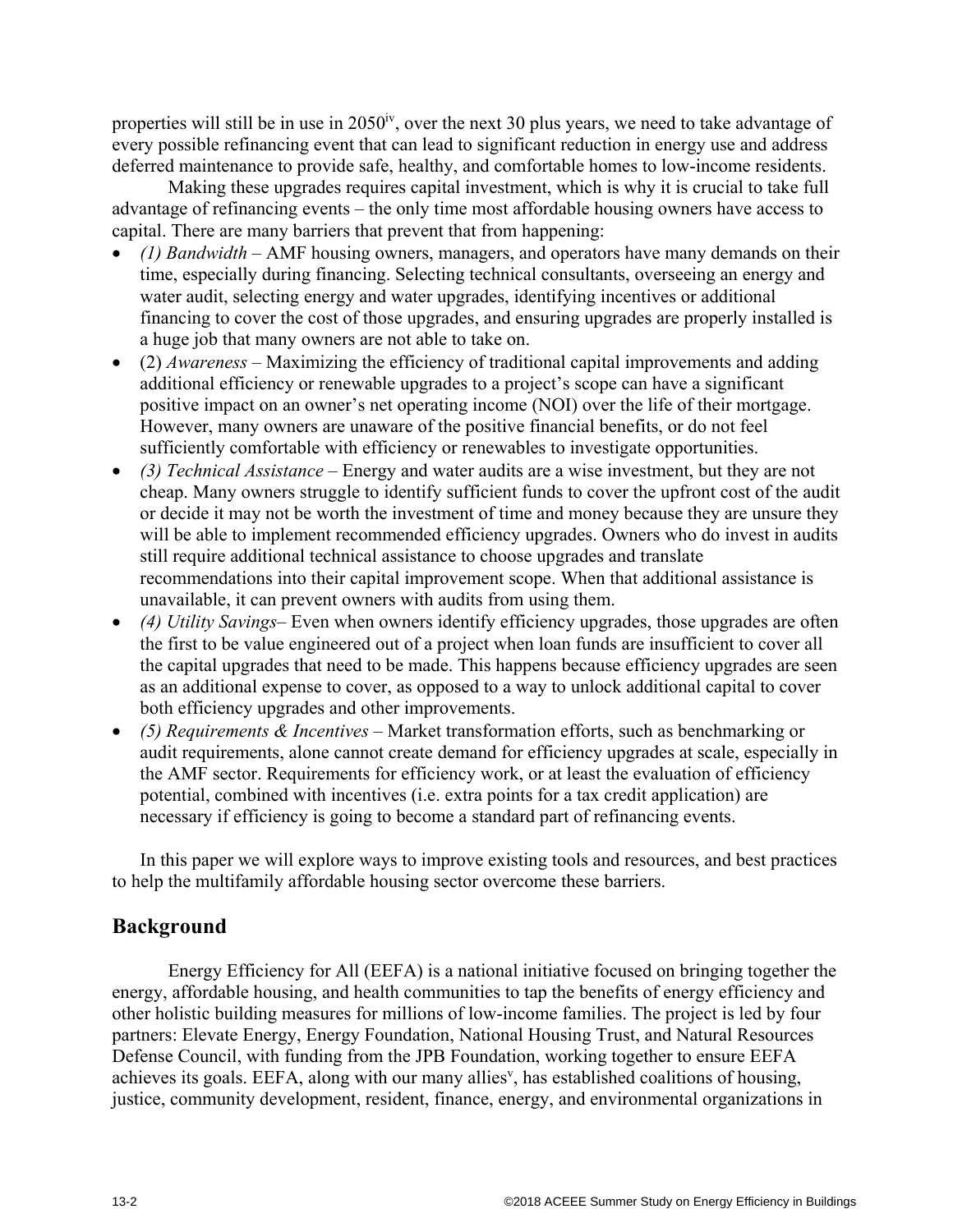13 states (CA, GA, IL, LA, MD, MI, MN, MO, NY, NC, PA, RI, VA) focused on increasing and improving the pool of resources available to support energy efficiency and health upgrades in multifamily affordable housing, and removing barriers that prevent owners from accessing those resources. The project also conducts research, education, and outreach on a national scale and has launched a national social impact network, the Network for Energy, Water and Health in Affordable Buildings (NEWHAB) $\rm{v}$ <sup>i</sup>, to engage and empower an even broader array of stakeholders. Over the past five years, EEFA has secured over \$300 million of principally ratepayer and cap-and-trade funding to support AMF energy efficiency retrofits.

Nearly five years of research and engagement with AMF owners as well as with utilities, HFAs, and public and private lenders, have informed the strategies we believe can move the AMF sector towards the incorporation of efficiency upgrades as a standard practice for every refinance event.

### **Traditional Tool & Resource Barriers**

Mortgage financing has long been the best source for long-term, low-cost financing for capital upgrades in multifamily properties, and utility programs have been used for decades to support energy upgrades in properties. These traditional tools can be combined to enable robust investment in efficiency upgrades at the time of refinance, but there are many barriers that prevent that from happening.

#### **Mortgage Financing**

Traditional mortgages are the largest source of non-tax credit financing for AMF owners. At the time of refinance, mortgages provide owners with low-cost, long-term financing. For many owners, this is the only time they can invest in major capital improvements. The size of a traditional mortgage relies on the owner's demonstrated experience and financial strength, key loan-to-value calculations based on the appraised value of property, and the property's debt coverage ratio, which measures the ability of the owner to pay back the loan based on the NOI of the property.

Lenders typically require potential borrowers to provide a Physical Needs Assessment (PNA) to evaluate the condition of the property, identify necessary and/or planned capital improvements, and test for health-based hazards. Traditionally, PNAs do not include an evaluation of opportunities for improving energy and water efficiency, recommended efficiency upgrades, or estimated cost savings from those upgrades. This is a significant missed opportunity to ensure that planned capital upgrades that impact utility bills are as efficient as possible, and to identify additional investments in efficiency that can improve the financial performance of the project and potentially increase the size of the loan.

Energy efficiency presents an opportunity to lower expenses for both building owners and residents, and improve NOI. Utility bills can make up almost 29 percent of operating expenses for multifamily buildings<sup>vii</sup>. When rental income is capped by the market or rent regulations, efficiency presents an opportunity to lower expenses to help maintain affordability. Efficiency improvements can also lower vacancy losses and mitigate exposure to escalating utility prices. These factors can have a significant positive impact on cash flow, increasing a property's NOI, and increasing the debt coverage ratio throughout the loan term<sup>viii</sup>, while also reducing the risk of default for the lender.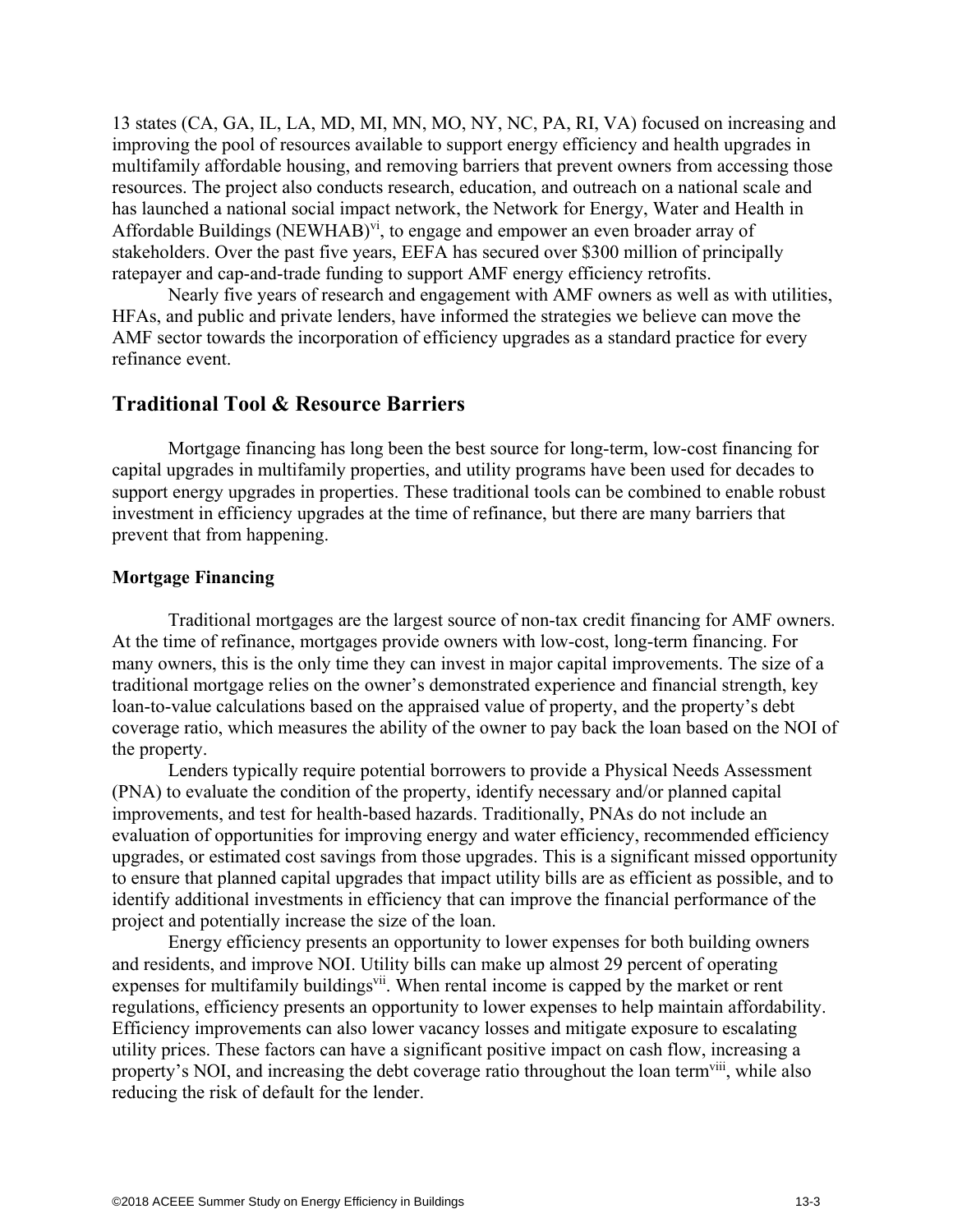However, many lenders are wary of energy savings estimates from energy audits, and even if they do trust estimates, don't necessarily know how to appropriately incorporate them into their underwriting. Below we outline strategies to more accurately forecast and account for cost savings from efficiency upgrades to improve both a property's physical quality and financial performance.

### **Utility Programs**

 Utility programs provide much-needed technical and financial assistance to help AMF owners invest in efficiency upgrades. Utility incentives and rebates provide funding without the complications of financing and can make it possible for owners to install upgrades they otherwise would not have been able to install, or help to offset the cost of upgrades. Technical assistance is also incredibly valuable to AMF owners. Programs that cover or offset the cost of an ASHRAE Level II audit at the time of a refinance provide owners with the information they need to make smart investment decisions at a crucial time. Other types of assistance, including helping owners navigate available programs, can make a big difference as well.

 While there is significant potential for utility programs to play a major role in facilitating investment in efficiency upgrades at the time of refinance, few of these programs are designed to take advantage of that opportunity. Barriers include:

- *Program Timelines* Capital improvements that happen as part of a refinance process often have long timelines. An ideal process, where efficiency opportunities are considered from the beginning would look like this:
	- o Owner conducts an energy audit to assess the efficiency opportunities in their property along with, or as part of, the Physical Needs Assessment they must complete to seek financing. (1-3 months)
	- o Owner secures funding and selects final capital improvement work scope based on the funding and subsidies they are able to secure. (2-6 months)
	- o Owner closes on the loan and construction takes place. Construction typically involves major capital improvements in addition to efficiency upgrades. (6-18 months)

Most utility programs are designed to serve properties quickly, by either providing direct install services, or giving owners rebates after they have already completed work. Even those that do provide technical assistance are often still expected to get a project through the program from start to finish in a year or less, due to the way their budgets and reporting are structured. These types of programs cannot accommodate a process that can take up to two years.

- *Restrictions on Funding Common Area Measures* Many low-income utility programs have restrictions on supporting upgrades outside of residential units, typically referred to as "common area". The intention behind these restrictions is good; to ensure that the program directly benefits residents. However, this leaves many efficiency upgrades that could benefit residents unaddressed. Common area upgrades such as installing a more efficient central heating or domestic hot water system, air sealing, and balancing ventilation systems create more affordable, safer, healthier, and more comfortable homes for low-income residents.
- *Thinking Small* The quickest and easiest way to get kWh and therm savings is by addressing low-hanging fruit upgrades in a large number of properties (i.e. lighting, low-flow showerheads). However, those types of upgrades only have a minimal impact on utility bills for residents or owners and, in many markets, programs have already exhausted such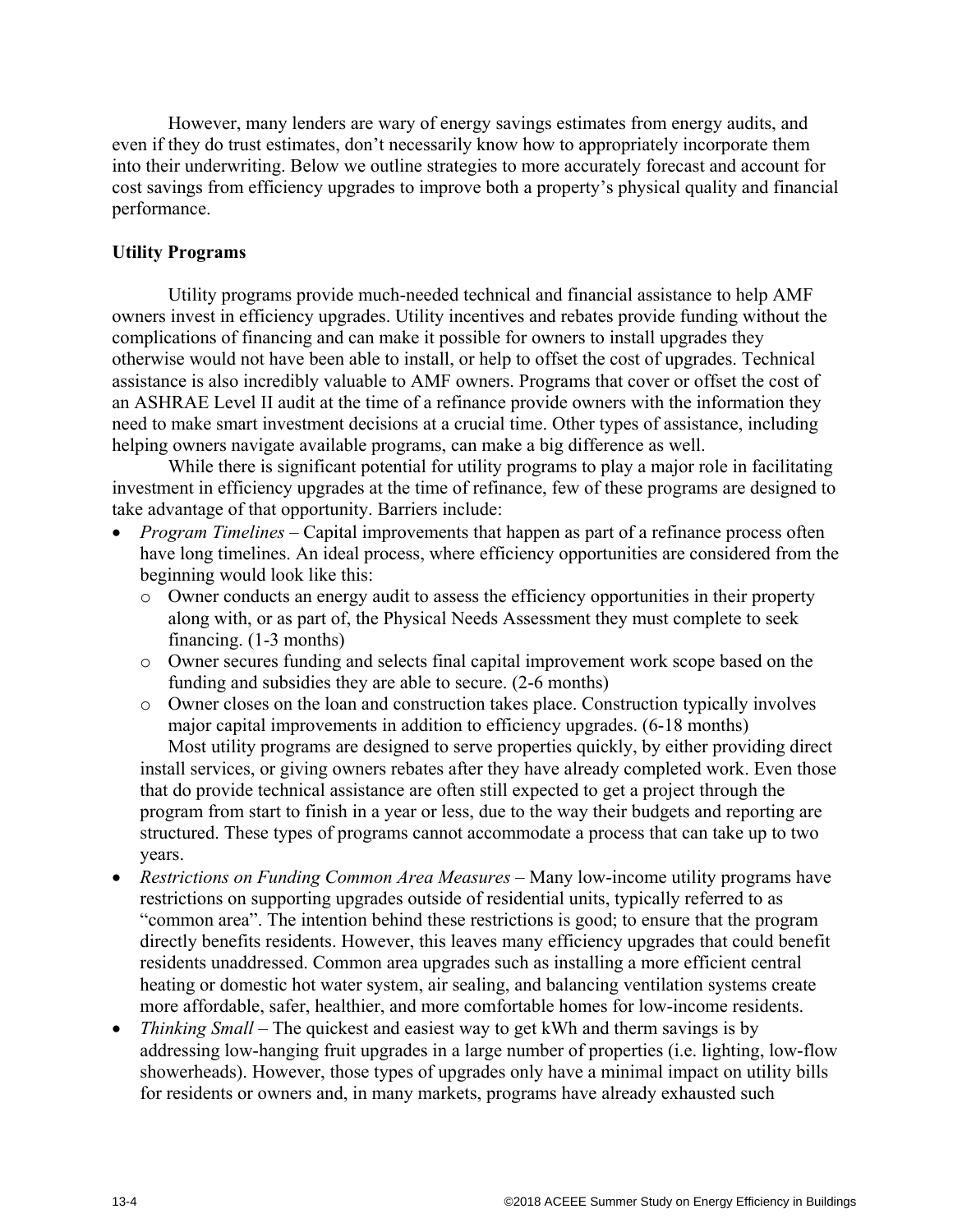opportunities in their affordable multifamily stock. Programs focused on low-hanging fruit are a great resource for owners with little to no money to invest in efficiency upgrades, but are not ambitious enough to enable owners to take full advantage of the opportunity to invest in significant efficiency upgrades at the time of refinance.

The refinancing event constitutes a unique opportunity to incorporate utility incentives to secure deeper, whole-building energy savings. Upon refinancing, owners are already making capital upgrades that may impact energy usage and there is private and or public capital on the table that programs can leverage to cover the cost of upgrades that may otherwise be out of reach for owners and/or too costly for programs to incentivize.

## **New Approaches for Subsidized Affordable Housing**

#### **Qualified Allocation Plan (QAP) Requirements for Energy and Water Efficiency**

The Low-Income Housing Tax Credit (LIHTC) program is the largest AMF rental construction and preservation program in the nation, constructing or preserving more than 2.2 million affordable homes and leveraging over \$100 billion in private sector investment since its creation in 1986. Annually, the LIHTC program gives state housing finance agencies (HFAs) nearly \$8 billion in budget authority to issue LIHTCs for construction or rehabilitation of affordable housing.ixx. Each year, between 40-50 percent of the tax credits are allocated for the rehabilitation of existing apartments.

Each HFA develops a plan by which it allocates LIHTCs, called a Qualified Allocation Plan (QAP), to ensure developments built with LIHTCs address the specific housing needs of the state. After publication of an initial draft QAP, each state allows public comment on the document.

While the QAP is not a new tool, HFAs have increased their focus on the role energy, water, health and renewables upgrades play in providing affordable, safe and healthy housing over the long term. Since 2013, EEFA has tracked QAPs in all 50 states and provided recommendations to HFAs in its 13 EEFA states as they develop QAPs on opportunities for including requirements or incentives that encourage projects to incorporate efficiency, health, and renewable upgrades.

|                                            | <b>States Where HFAs Have Adopted</b>   |  |
|--------------------------------------------|-----------------------------------------|--|
| <b>QAP Requirement or Incentive</b>        | <b>Requirement or Incentive</b>         |  |
| Energy and water benchmarking requirements | AK, IL, NJ, NY, PA, RI                  |  |
| Energy and water audit requirements        | AZ, CA, CT, DE, GA, IA, KS, MD, MO, NV, |  |
|                                            | NY, PA, WI                              |  |
| Water conservation requirements            | AL, AZ, AR, FL, GA, IN, IA, KS, ME, MA, |  |
|                                            | MD, MI, MS, MT, NV, NH, NY, NC, ND,     |  |
|                                            | OK, SD, TN, TX, VA, WV, WY              |  |
| Energy performance-based requirements or   | AZ, CA, DE, ID, IL, IA, KS, MD, NM, NV, |  |
| incentives                                 | PA, SD                                  |  |
| Renewable energy incentives                | AK, AZ, CA, CT, MD, MA, NV, VA          |  |

In that time, requirements or incentives to encourage efficiency upgrades in preservation projects has become far more common. HFA QAP requirement and incentive strategies include: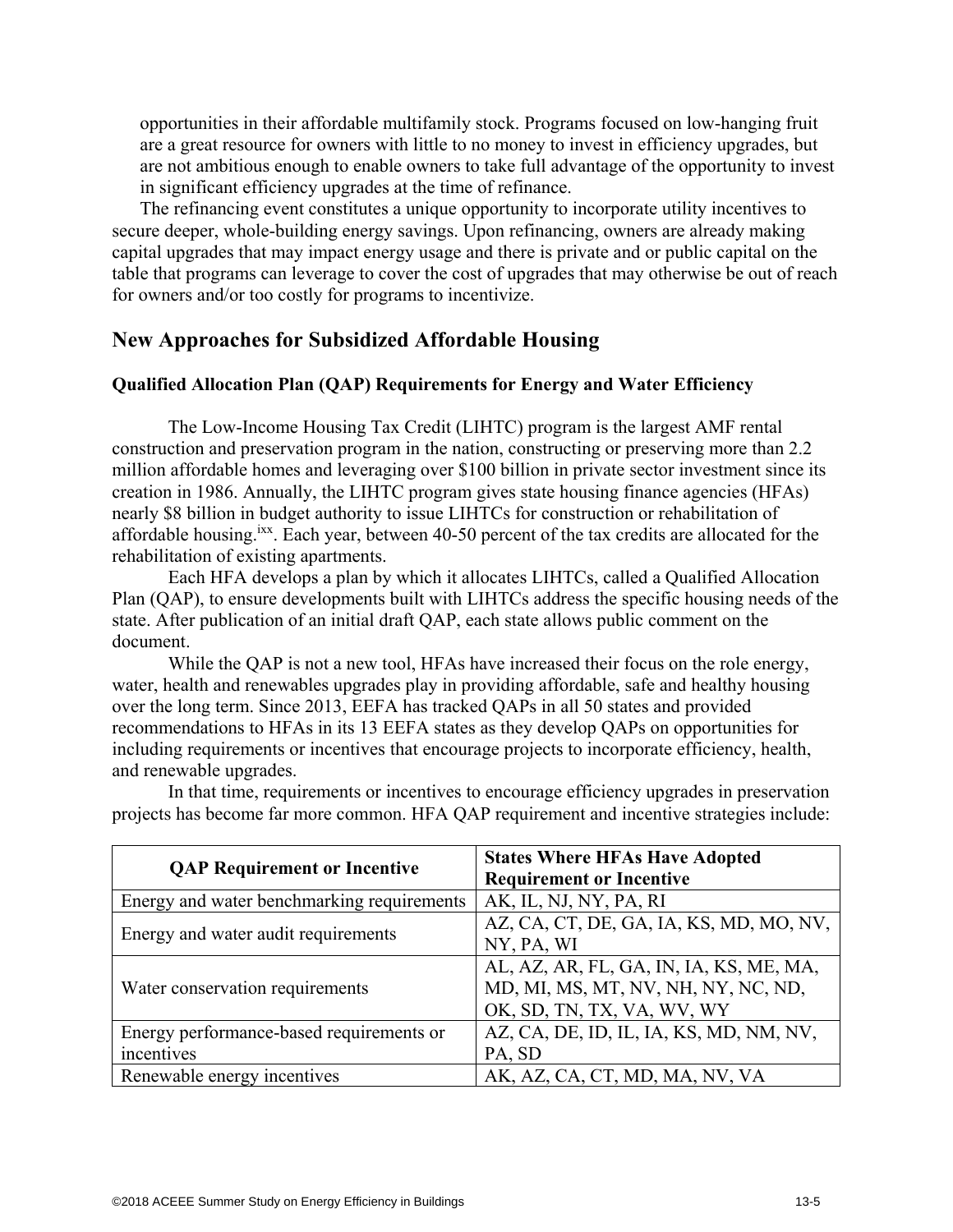| Coordination with utility programs | $\vert$ CT, FL, IA, MD, MN, NJ, OR, PA, RI, UT, |
|------------------------------------|-------------------------------------------------|
|                                    | VT WI <sup>x1</sup>                             |

LIHTC property owners must maintain their affordability commitments for at least 30 years, and HFAs are increasingly recognizing the important role efficiency upgrades play in maintaining AMF housing long-term. Investments that improve building performance and lower operating costs can increase property cash flow and reduce loan default risk, while also making homes more comfortable and healthy for residents. QAP requirements and incentives are an important step toward making efficiency and health upgrades and renewables a standard part of every LIHTC transaction.

### **Alternate Approaches to Utility Allowance Calculations**

Another way to improve the energy and water efficiency of AMF housing is to improve the accuracy of utility allowances to properly account for efficiency investments. In subsidized affordable housing, the definition of "affordable" rent must include both housing and reasonable utility costs. Where some or all utilities are tenant-paid, the amount a tenant can be charged must be reduced by the "utility allowance", a numeric proxy for what a tenant typically pays for utilities in a given community. The method by which utility allowances are calculated can have a significant impact on an owner's ability to invest in efficiency upgrades, specifically in properties that receive LIHTCs. For LIHTC properties, the maximum net rent that an owner can collect is equal to maximum affordable rent for a household minus a utility allowance<sup>4</sup>. This structure can provide a pathway for owners to invest in efficiency and recover some of the cost of those investments through increased net rent.

| $10010$ 11 UWIIDIV EIIII U UVIIIVI I IIIU IIWIIVV UVIVVVVI V |                             |                          |
|--------------------------------------------------------------|-----------------------------|--------------------------|
|                                                              | Without efficiency upgrades | With efficiency upgrades |
| Maximum Allowable LIHTC Rent                                 | \$700                       | \$700                    |
| <b>Utility Allowance</b>                                     | \$100                       | \$80                     |
| Rent Paid to Landlord                                        | \$600                       | \$620                    |

Table 1: Sample LIHTC Utility Allowance Structure

Most owners calculate utility allowances based on their local Public Housing Authority (PHA) schedule<sup>xii</sup>, which in turn is based on the typical cost of utilities paid for local energyconservative households, using community consumption data for housing of similar size and type. This method is popular because it is easy and inexpensive. However, the PHA schedule often provides an inaccurate measure of actual consumption by LIHTC units, which tend to be newer and more energy-efficient than the rest of the rental housing stock available to PHA voucher holders.

 $\overline{a}$ 

<sup>&</sup>lt;sup>4</sup> In LIHTC properties that receive HUD or RD subsidies, the utility allowance for all rent-restricted units is determined under the applicable HUD or RD program rules, which generally require project-specific allowances based up on average actual consumption and cost. C.F.R. §1.42-10 (2016).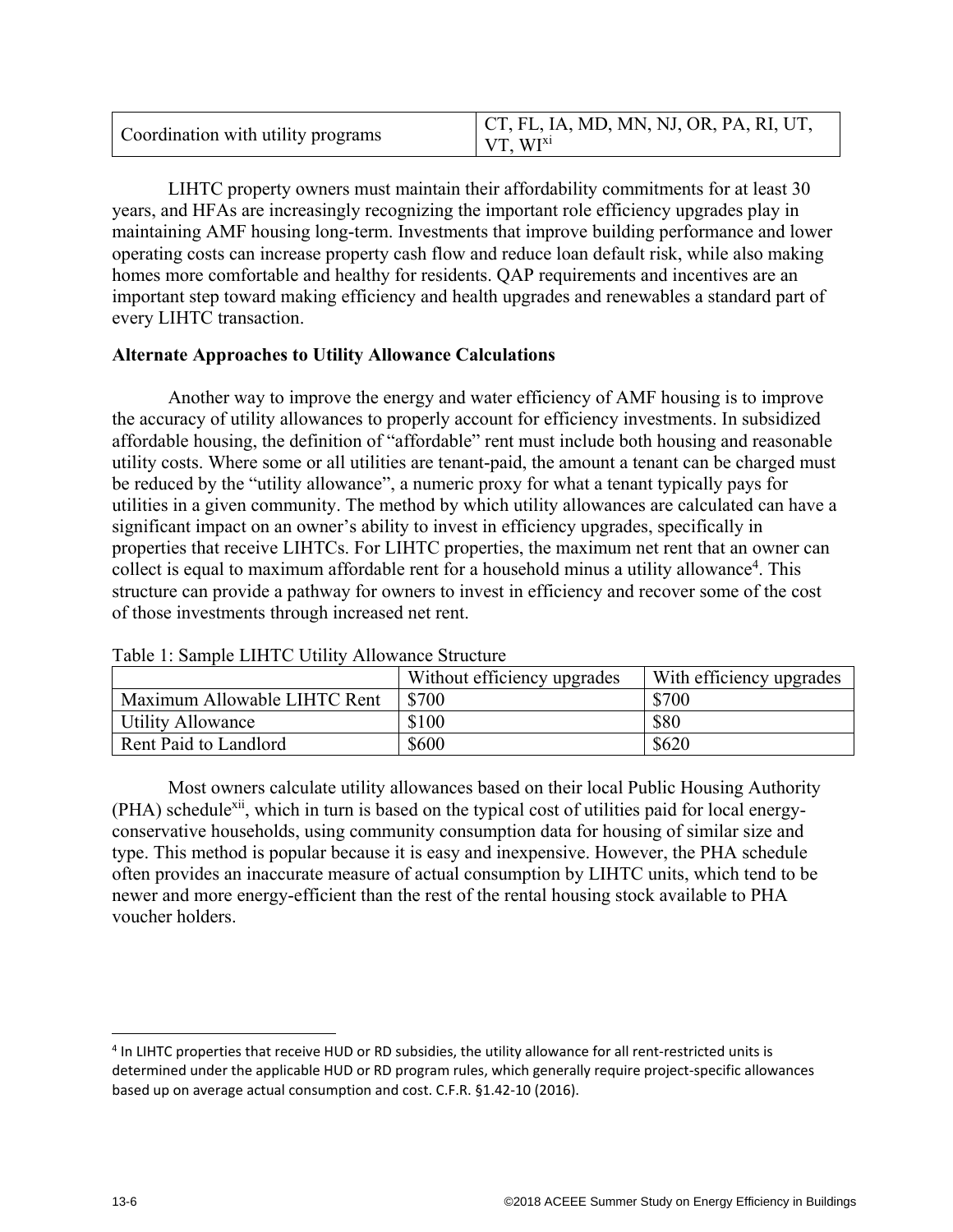Project-specific utility allowances, calculated through either a high-quality energy consumption model<sup>5</sup> or an analysis of the project's actual consumption data<sup>6</sup>, more accurately reflect the energy and water use of residents at a specific property. In addition, these methods can account for cost-savings from efficiency upgrades, making it easier for owners to make upgrades because some of those costs can be recovered through increases in the net rent an owner receives, without increasing the tenant's overall housing costs (i.e., tenants are held harmless as the reduction in the tenant's allowances are offset by the tenant's energy cost savings). See Table 1.

However, there are barriers to implementing project-specific utility allowance calculation methods, including access to utility consumption data for tenant-metered units, data collection and other upfront costs to enable modeling, model quality and application, and HFA staff capacity to verify the accuracy of utility allowance calculations. Market conditions can present another barrier. LIHTC rents are capped to remain affordable to families earning less than 60% area median income. However, in some markets LIHTC properties are not able to charge the maximum and compete for tenants. In these markets, reducing the utility allowance may not result in higher rents, potentially eliminating this mechanism for owners to recoup investments in energy efficiency. Despite these challenges, most HFAs allow developers to use project-specific approaches, and owners are incorporating them into project financing and operation.

While there has been movement toward adopting project-specific utility allowances, in order to fully unlock utility allowances as a mechanism to support efficiency upgrades in LIHTC properties, more work needs to be done. Owners and HFAs require access to anonymized tenantlevel data to support the use of the actual consumption method and verify energy consumption models. Almost all utilities could provide this data, but many do not. In addition, energy consumption models must continue to be refined until they reach a point where both owners and HFAs are comfortable with the accuracy of model results. EEFA and our partners will continue to track and help develop policies and practices for project-specific utility allowances that allow owners to capture energy savings from improvements, while ensuring they are fair to tenants.<sup>7</sup>

#### **Expanding the Scope of Physical Needs Assessments**

Physical Needs Assessments (PNAs), also known as Capital Needs Assessments (CNAs), are a standard requirement for all borrowers seeking financing for an existing property, including both affordable and market rate property owners. A PNA involves the evaluation of all major property components and systems, the identification of necessary and planned upgrades, and an estimate of the costs associated with those upgrades. Lenders, both HFA or private bank, use the PNA to evaluate how much capital must be invested in necessary and planned upgrades over the

 $\overline{\phantom{a}}$ 

<sup>&</sup>lt;sup>5</sup> Actual Tenant Consumption Data: An analysis of actual consumption based on a representative sample of tenant consumption data or utility bills. The owner or regulatory agency must still select the appropriate data point for determining "reasonable" consumption, whether average or another data point. The use of actuals can only be used after a project has been in operation for 12 months or more.

 $6$  Energy Consumption Model (ECM): An engineering-based method that provides an estimate of reasonable consumption, considering specific building and unit characteristics affecting consumption including unit size, building orientation, design and materials, mechanical systems, appliances and location. 7

 $\frac{7}{1}$  When setting utility allowance calculation policies and procedures, care should be taken to safeguard tenants and ensure that any net rent increase is based solely on a reduction in energy consumption due to energy efficiency upgrades to the property, and that rents are not increased due to a change in utility allowance calculation methodology.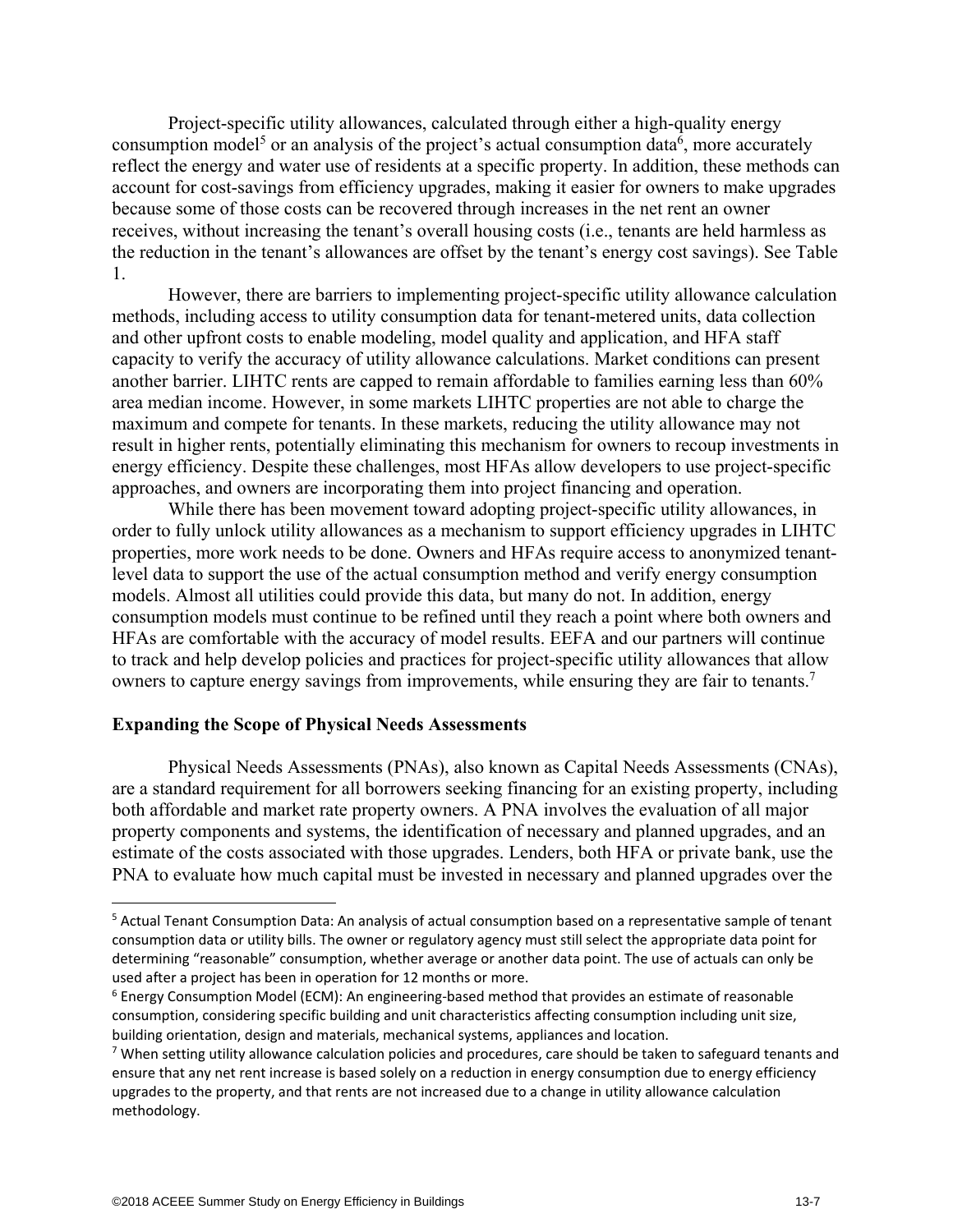life of the loan and determine whether a property can carry sufficient debt to cover the cost of those upgrades as part of their refinance loan.

Integrating an evaluation of energy and water efficiency upgrade opportunities, the costs associated with those upgrades, and expected utility bill savings into a PNA:

- provides a comprehensive understanding of the needs and opportunities presented by the property and how capital improvements will impact NOI;
- allows owners to prioritize investments, complete efficiency improvements and system upgrades simultaneously, and leverage traditional financing and funding sources to complete the work, and;
- provides the necessary information for willing lenders to underwrite utility bill savings to unlock additional loan proceeds required to complete a full scope of capital improvements.

Agencies and lenders have begun to encourage or require this more comprehensive approach to evaluating the needs and opportunities in a property. The United States Department of Housing and Urban Development (HUD) now requires an energy audit as part of their CNA. Fannie Mae and Freddie Mac both offer the option to underwrite to utility bill savings if an owner conducts an energy and water audit in addition to a traditional PNA, and they also offer improved loan terms if an owner reduces energy usage by a certain amount. This applies to the majority of multifamily loans they each provide.

Several HFAs now require owners applying for LIHTCs to conduct an energy or water audit, and the three HFAs in New York took that approach further in 2017 with the adoption of their Integrated Physical Needs Assessment (IPNA) as a requirement for all preservation projects accessing tax credits, subsidies, or special loan products offered by these three agencies: New York City Department of Housing Preservation and Development (HPD), New York City Housing Development Corporation (HDC), and New York State Homes and Community Renewal (HCR).

To develop the IPNA, EEFA led a collaborative effort with HPD, HDC, and HCR, city and state government representatives, the New York State Energy Research and Development Authority (NYSERDA), utilities and financing organizations. The goal was to develop a more advanced and comprehensive version of the Green Physical Needs Assessment (GPNA) HPD and HDC created in 2015 that could be used by all three HFAs. The first of its kind IPNA that came out of that process provides information in a useful format for owners and lenders, and allows them to participate in NYSERDA and other New York State utility incentive programs. It includes an improved energy efficiency audit, a water efficiency audit, a health assessment developed by Local Initiatives Support Coalition (LISC) and Enterprise Community Partners, a solar potential evaluation tool developed by Solar One, and a requirement to identify upgrades that would reduce energy use by at least 30 percent.

If something like the IPNA can become a standard requirement for all subsidized AMF housing, it would ensure that both owners, and the agencies and lenders who finance their properties, understand the full range of needs and opportunities. The IPNA would have all the information they need to identify sufficient capital to comprehensively upgrade those properties.

#### **New Approaches for Subsidized or Unsubsidized Affordable Housing**

#### **Smarter Utility Programs**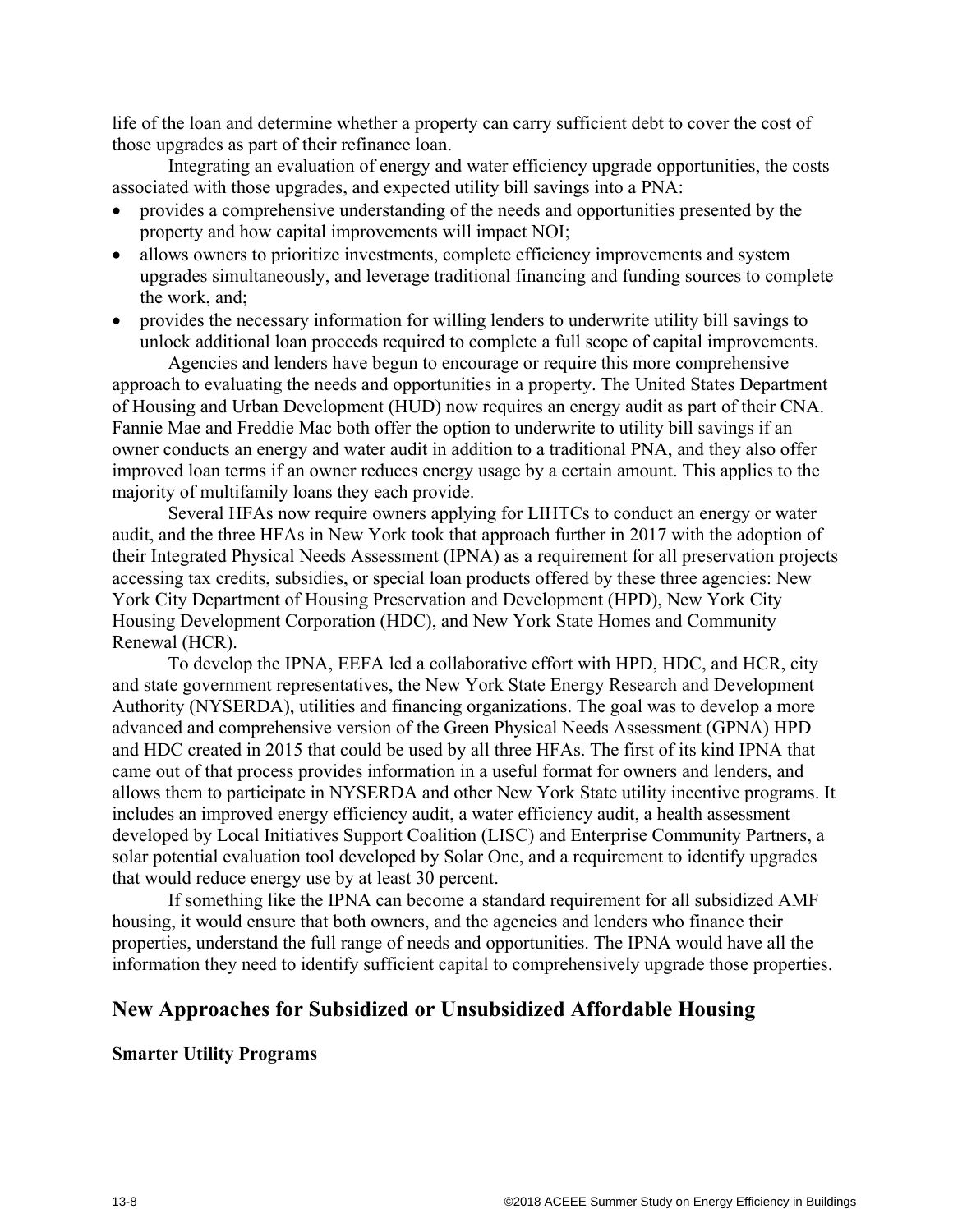Building owners of all types should become familiar with available utility programs and attempt to time participation in utility-sponsored efficiency programs with refinancing to provide greater opportunity for efficiency investment. However, as highlighted earlier in the paper, few utility programs are designed to work well with refinancing.

EEFA, with the help of our partners, has spent nearly five years advocating with utility regulators to dedicate more funds to programs, or create new programs, that serve the needs of the AMF sector. We have also worked to improve the design of new and existing programs to help overcome barriers that prevent owners from using them and prevent both programs and owners from achieving deeper and more comprehensive energy savings. Based on EEFA's experience to date, below are our recommendations on the best ways to adapt programs so they can be used at the time of a refinancing event, get deeper savings at a lower cost, and create a win-win situation for the utility, their customer, and the customer's lender.

- *Design programs based on where a property is in its capital cycle, rather than trying to create one approach that works for all properties at any point in their capital cycle*. – AMF properties at the time of refinance have different needs and present different opportunities than properties that are "mid-cycle" or in between financing. Many AMF mid-cycle properties have limited or no access to capital and are only likely to undertake low-hanging fruit improvements or improvements that address unexpected equipment failure. All but the most sophisticated AMF owners require richer incentives and a lot of handholding to make it worth the owner's time to participate in any program that is not direct install. However, properties going through a financing event do have access to capital and are likely already planning improvements that could have a significant impact on energy consumption if they are done correctly. This means that programs may be able to offer lower incentives that address incremental rather than total costs and get more savings for less money. Owners of properties going through a financing event are also already jumping through many hoops to apply for and secure financing, so are likely to be more open to dealing with the hoops required to participate in an efficiency program, but only if that program works with the financing process and timeline. Programs should either be explicitly designed to serve properties at the time of a refinancing event or have sufficient flexibility to serve both refinancing event properties and mid-cycle properties. Strategies for making a utility program compatible with a refinancing process are outlined in the bullets below.
- *Offset or cover the cost of technical assistance and accept audits an owner has already completed.* The first step for owners and lenders to include efficiency improvements in a work scope is understanding the opportunity. Utility programs are reluctant to invest in energy audits that many owners never act on, but helping owners get an ASHRAE Level II audit (an assessment of efficiency opportunities, detailed energy calculations, and financial analysis of proposed energy efficiency measures) at the time they are preparing to apply for financing has tremendous potential to influence decision-making and equip both owners and lenders with the information they need to make smart decisions about how they invest in the property at this crucial moment. Utilities should also be flexible if an owner comes to them with a sufficiently recent audit they have already completed, rather than requiring owners to do another audit to access their programs.
- *Adapt the program so incentives can be considered as part of the property's capital stack*. Utility programs can make it possible for owners to invest in deeper efficiency upgrades by committing incentives before owners finalize their work scope and close on financing. Utilities set aside program funds to cover the incentives and provide a letter that documents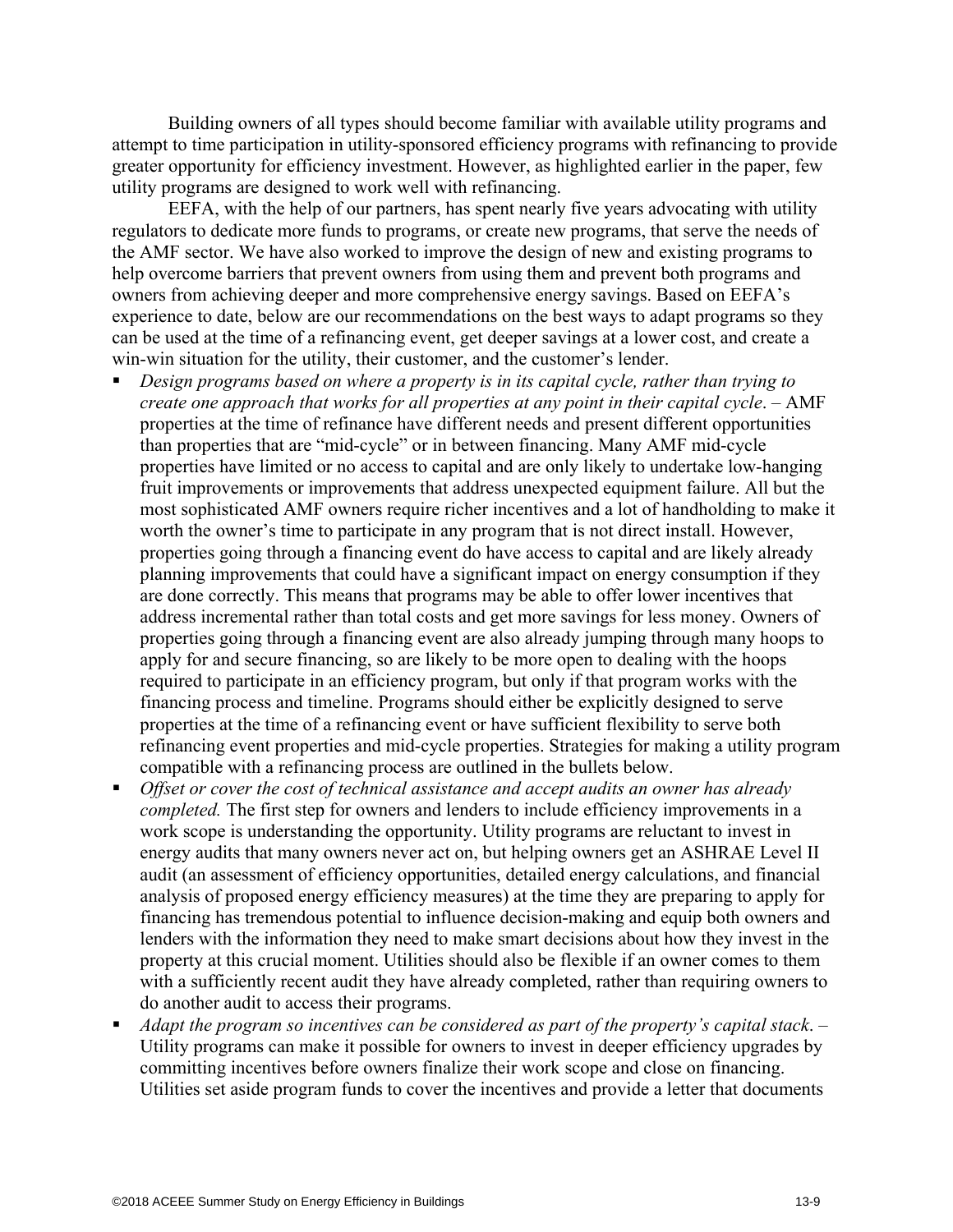the utility's commitment to provide the funds if the project is completed as planned. If incentives can be committed before that point, then they can be considered part of the property's capital stack and can make the difference between installing or not installing major efficiency upgrades. The utility's commitment allows lenders to assume that the incentives will cover a certain portion of costs that then do not have to be incorporated into the loan. If incentives are not committed in time to be considered part of the capital stack, then owners or lenders may need to value engineer out certain aspects of the efficiency scope that loan proceeds are insufficient to cover, and the work may not get completed.

- *Accommodate long project timelines.*  As mentioned earlier, it can take up to two years from the time an energy audit is conducted and the time a project is completed and incentives are dispersed. Regulators need to ensure that program timelines, goals, and reporting requirements can accommodate such timelines without penalizing the program administrator. Regulators should allow committed funds to be considered "spent" with mechanisms in place to deal with the occasional project that does not complete construction or does not meet their savings goals.
- *Design incentives to encourage deeper savings*. Prescriptive rebates can be useful to properties going through a financing event but can be constraining and are unlikely to drive deeper whole-building energy savings. Custom rebates based on estimated savings calculated by utility technical service providers, or even better, incentives tied to achieving a certain level of savings that go up as more savings is achieved (i.e. covering 50% of qualified costs for properties achieving 15% whole building energy savings and 70% of qualifying costs for properties achieving 20% whole-building energy savings) are preferable. Those types of incentives are good to include in any program, but are particularly impactful at the time of refinance. They give owners the flexibility to choose the most cost-effective and practical means of achieving savings that is well-aligned with the other capital improvements they plan to make.
- *Collaborate with HFAs* –The best way for utility programs to serve subsidized affordable housing at the time of a financing event is to partner with the local HFA to identify properties applying for LIHTCs or other forms of financing. There are many ways to do this including working with an HFA to get a list of properties that are coming up on a financing event that the program can target (e.g. Consumers Energy's commitment to work with the Michigan State Housing Development Authority to target LIHTC applicants for program participation), partnering with an HFA to align financing applications with program applications (e.g. IPNA alignment with NYSERDA and utility program applications in New York), or collaborating with an HFA to help owners conduct an energy rebate analysis as part of their financing application to ensure that the owner identifies all possible incentives and facilitate participation in those programs once a project moves forward (e.g. Minnesota Housing Energy Rebate Analysis requirement).

Examples of programs following one or more of these principles include:

- California's Low-Income Weatherization Program for Multifamily (Administrator: Department of Community Services & Development, Implementer: Association for Energy Affordability)
- Income Eligible Energy Savings and Public Housing Energy Savings (Administrator: ComEd, Peoples, Nicor, Northshore Gas, Implementer: Elevate Energy)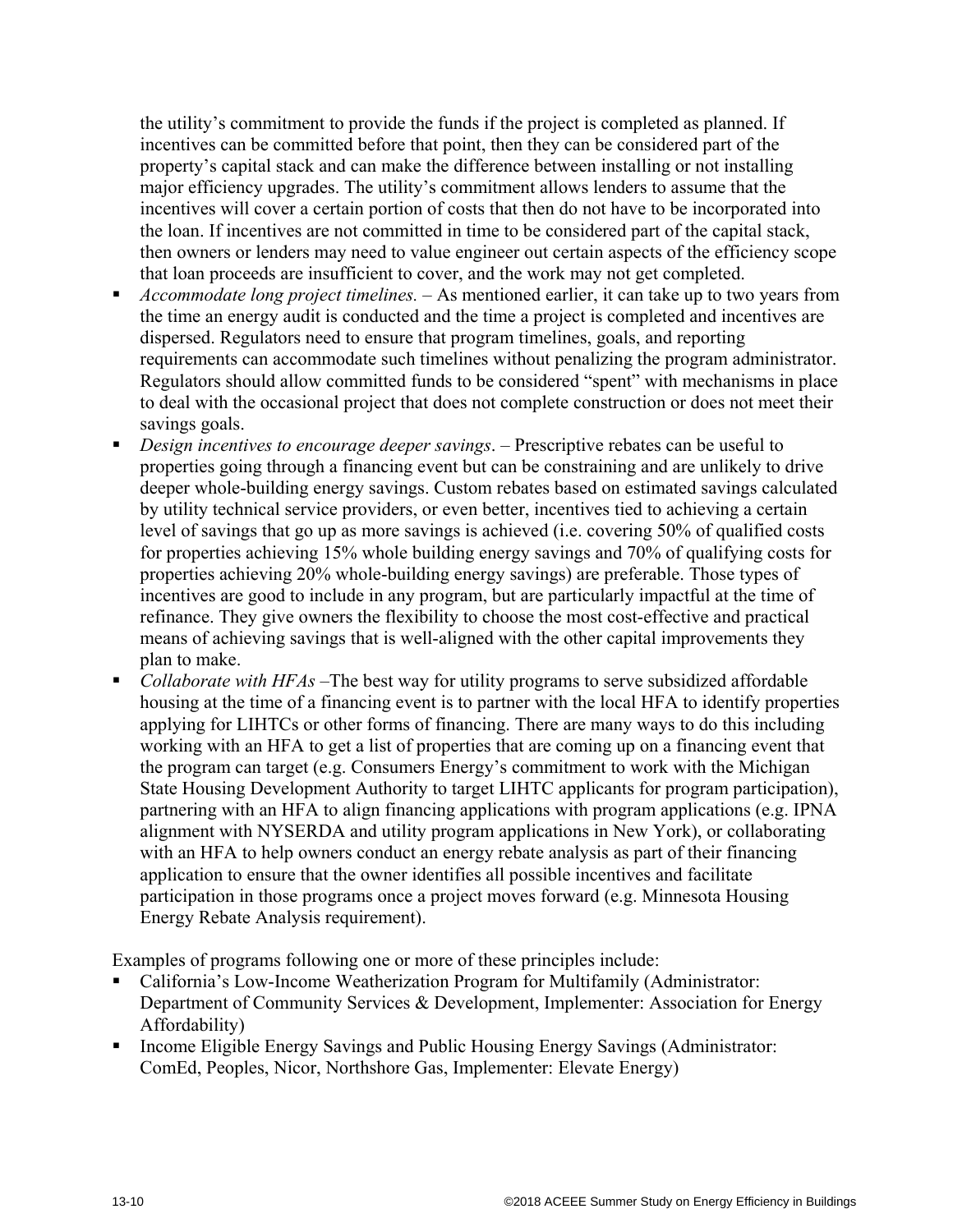- Energize Delaware (Administrator: Delaware Sustainable Energy Utility, Implementer: New Ecology Inc.)
- Maryland's Multifamily Energy Efficiency & Housing Affordability Program (Administrator & Implementer: Department of Housing & Community Development)
- Massachusetts's Low-Income Multifamily Retrofit Program (Administrators: Action for Boston Community Development & ACTION, Implementer: LEAN)
- Minnesota's Multifamily Building Efficiency Program (Administrators: Xcel Energy & Centerpoint Energy, Implementer: Energy Insight)
- New York's Multifamily Performance Program (Administrator: NYSERDA, Implementer: TRC Solutions)
- Portland, Oregon Multifamily Energy Program (Administrator: Oregon Housing and Community Services, Implementer: TRC Solutions)

### **Educating Lenders & Borrowers About Incorporating Efficiency Improvements into Standard Mortgage Products**

 The cost of energy is the largest controllable, variable operating expense in multifamily housing. As such, lenders should look for ways to incorporate energy and water efficiency measures into mortgage financing to improve the financial and physical quality of buildings. In turn, owners should incorporate energy and water efficiency, and health assessments into capital and physical needs assessments to plan for, and align, energy efficiency upgrades at the time of capital improvements, and account for cost savings.

There are several organizations in the lending space who are pioneering the incorporation of renewables, and energy and water efficiency into mortgage products. As mentioned in the previous section, Fannie Mae and Freddie Mac both offer borrowers the option of improved loan terms and/or underwriting to up to 75% of utility bill savings to encourage and fund efficiency and renewables work through the standard mortgage products offered by their designated lenders. The Community Preservation Corporation (CPC), a nonprofit affordable housing and community revitalization finance company based in New York, is training their mortgage lending staff to understand and properly use the information from efficiency audits or IPNAs, and how to incorporate efficiency into their standard underwriting process. They have also committed to underwriting to up to 50% of utility bill savings from efficiency or renewables upgrades. And, the Connecticut Green Bank is working with the Connecticut HFA, government, CDFIs, and other lending partners to develop a streamlined approach to efficiency underwriting for multifamily projects.

 To encourage more lenders to incorporate support for efficiency and renewable upgrades into their standard mortgage lending practices, EEFA and our partners have been working to develop peer learning forums, tools, and trainings that educate lenders on why this is important and how to go about pursuing it within their own organizations. Those efforts include:

 *Sustainability in Affordable Housing Lender Learning Network (SAHLLN)* – In 2017, EEFA partnered with a group of leading affordable housing lenders (Community Investment Corporation, CPC, Enterprise Community Partners, and National Housing Trust) to form the advisory committee for a new lender learning network. SAHLLN has brought together 100 affordable multifamily lenders and their allies (i.e. technical service providers, advocates) across the country to collaborate in building and implementing multifamily efficiency financing solutions. SAHLLN provides a platform where they can share successes and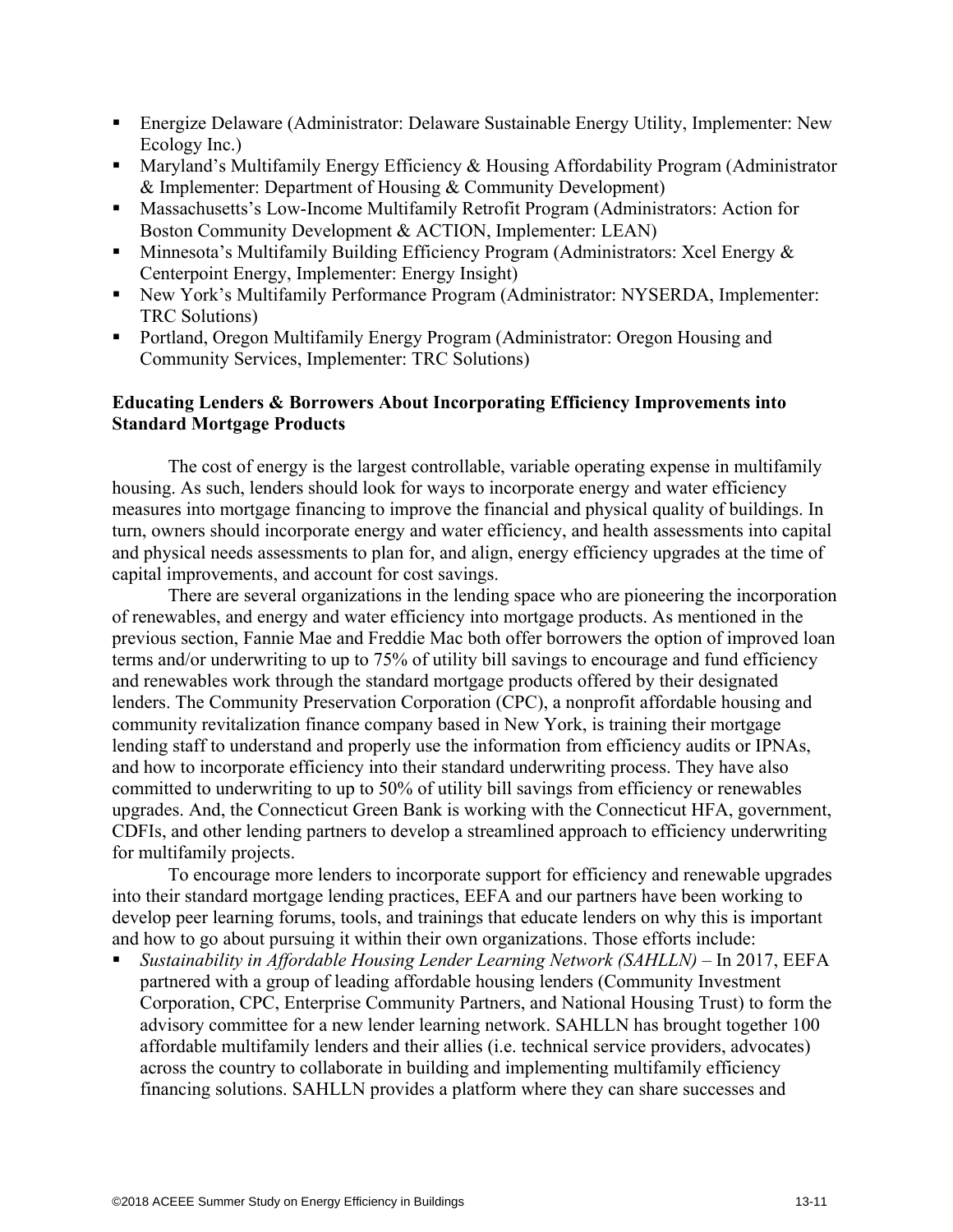challenges, and access resources such as case studies and a transaction database around increasing efficiency investments in affordable multifamily properties.

 *Underwriting Efficiency Handbook* – When CPC made its commitment to underwriting to utility bill savings as part of their mortgage lending, they realized that their mortgage lenders would need training on how to incorporate efficiency into their work. CPC recognized this lack of knowledge was not only an internal barrier but could also stand in the way of broader adoption of efficiency underwriting. In 2016, CPC partnered with EEFA and several other organizations to develop an efficiency training tool for lenders. The final product of that effort: Underwriting to Efficiency: A Mortgage Lender's Handbook for Realizing Energy and Water Efficiency Opportunities in Multifamily Housing<sup>xiii</sup>, harnessed the expertise of lending institutions, owners, and efficiency experts to provide systematic strategies for weaving efficiency into standard lending practices.

The Handbook has been well received by national lenders, New York State lenders, and Community Development Financing Institutions (CDFIs) across the country. It serves as an effective tool for helping lenders wrap their heads around what it might look like to do this within their own organizations. It is effective as a conversation-starter and has been used in several contexts to simply and clearly explain efficiency in a context familiar to lenders and borrowers. The group that developed the Handbook is currently exploring next steps and potential new strategies for educating lenders about the benefits of efficiency and how to incorporate it into property upgrades.

 *Trainings and Local Forums* – EEFA and many of our partners recognize the need for more trainings, discussions, and resources to engage and educate lenders, borrowers, and policy makers about the need for underwriting to utility bill savings as part of a mortgage, the benefits it brings to both lenders and borrowers, and its key role in making it possible to upgrade the energy and water performance of affordable multifamily buildings at scale. So far, EEFA has collaborated with our partners to deliver educational webinars through SAHLLN, trainings on how to use the IPNA and underwrite to the savings identified by the IPNA for NY's three Housing Finance Agencies and hosted a lender roundtable in Minnesota to begin a discussion about underwriting to efficiency with some of the primary affordable housing lenders in the state. However, there is clearly opportunity to do more with lenders. Borrowers must also be educated about why they should ask for energy and water upgrades to be included in the capital upgrades funded by their mortgages, and to ensure that they are fully aware of the resources already available to them such as Fannie Mae's Multifamily Green Financing offerings<sup>xiv</sup>and Freddie Mac's Multifamily Green Advantage offerings<sup>xv</sup>.

#### **Using C-PACE to Fill Financing Gaps**

Commercial Property Assessed Clean Energy (C-PACE) is a financing structure that enables owners of commercial, industrial, and multifamily residential properties to obtain longterm financing for up to 100% of the cost of energy and water efficiency retrofits. C-PACE works by allowing building owners to finance qualifying improvements by placing a voluntary assessment on their property tax bill, paying for these improvements over time through an additional charge on this bill. Almost always, the voluntary assessment is more than paid for by the energy savings produced by the retrofit. $x<sup>vi</sup>$ 

In 2017, EEFA released a report exploring how C-PACE works for affordable housing. The report identifies many reasons why C-PACE may be appealing to affordable multifamily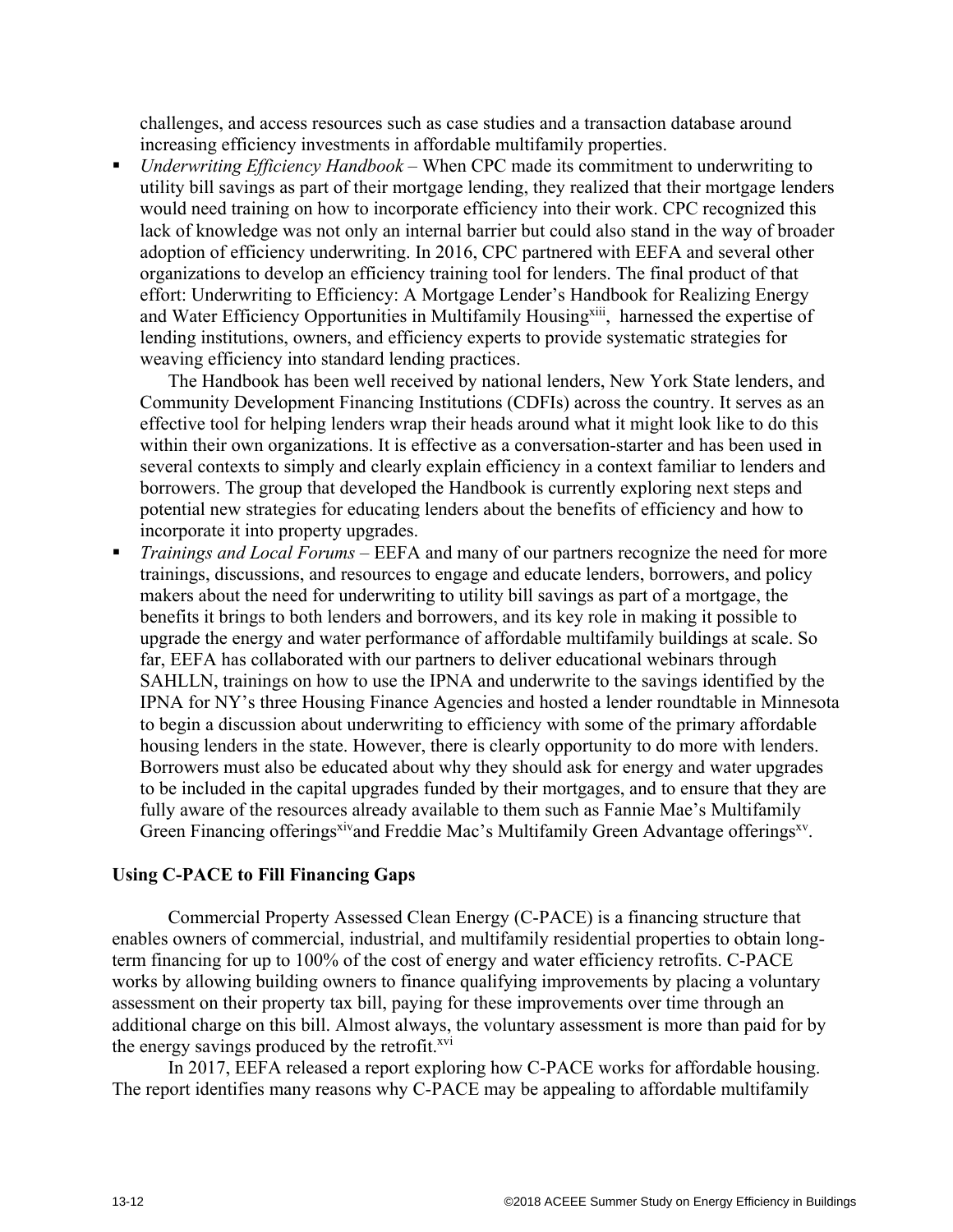owners and several barriers that prevent broader uptake of C-PACE in the sector. One key finding of the report was the significant potential to use C-PACE to fill gaps in loan proceeds at the time of refinance that otherwise might prevent owners from incorporating comprehensive efficiency upgrades.

At the time the report was released, only one affordable project had used C-PACE to fill a financing gap, but the report authors believe this strategy has significant potential to help borrowers maximize their ability to upgrade the energy and water performance of their property.

### **Conclusion**

 $\overline{\phantom{a}}$ 

While there has been meaningful movement towards incorporating efficiency, healthy building, and renewables upgrades at the time of refinance over the past few years, standard practice will have to change if we want to see efficiency upgrades happening at scale in affordable multifamily housing, and many other sectors. As highlighted in this paper, there are still many barriers we need to overcome to make sure owners, and the agencies and lenders who finance their properties, understand the value of efficiency, and have the information and tools they need to identify sufficient capital to invest in upgrades that make properties more efficient, healthy and comfortable for residents. We hope to see progress continue on the development of new tools and strategies to overcome those barriers, but there is still much more that can be done with the strategies EEFA and our allies have already identified and developed. We are only beginning to scratch the surface of what is possible. Continued education, outreach, and advocacy with key stakeholders to encourage them to embrace these strategies has the potential to take us a long way towards the goal of making efficiency a standard part of every refinance event.

https://energyefficiencyforall.org/sites/default/files/Energy%20Efficiency%20Strategies%20in%20LIHTC%20proper ties.pdf

<sup>&</sup>lt;sup>i</sup> Energy Efficiency for All (2014). *Energy Efficiency for All. M*arch 2018: https://energyefficiencyforall.org/<br><sup>ii</sup> Ibid.

iii Natural Resources Defense Council (2017). *America's Clean Energy Frontier: The Pathway to a Safer Climate Future*. September 2017: https://www.nrdc.org/sites/default/files/americas-clean-energy-frontier-report.pdf

iv U.S Energy Information Administration (2017). *Residential Demand Module of the National Energy Model System: Model Documentation.* March 2018:

https://www.eia.gov/outlooks/aeo/nems/documentation/residential/pdf/m067(2017).pdf<br>
v Energy Efficiency for All (2014). Allies. March 2018: https://energyefficiencyforall.org/allies

vi Energy Efficiency for All (2014). NEWHAB. March 2018: https://energyefficiencyforall.org/newhab<br>vii Cohn Reznick (2016) The Low-Income Housing Tax Credit Program at Year 30: An Operating Expense Analysis.

March 2018: https://www.cohnreznick.com/-/media/resources/2016\_lihtc-operating-expense-study\_updated.pdf viii Community Preservation Corporation (2017). *Underwriting Efficiency: A mortgage lender's handbook for realizing energy and water efficiency opportunities in multifamily housing*. March 2018: http://communityp.com/wp-

content/uploads/2017/05/CPC\_Underwriting\_Efficiency\_Handbook\_Full\_Interactive\_FINAL.pdf ix U.S. Department of Housing and Urban Development (2017). *Low‐Income Housing Tax Credits*. March 2018: https://www.huduser.gov/portal/datasets/lihtc.html x

Novogradac & Company LLP (2016). *Low‐Income Housing Tax Credit* Showcase. March 2018:

<sup>&</sup>lt;sup>xi</sup>Energy Efficiency for All (2017). *State Strategies to Increase Energy and Water Efficiency in Low‐Income Housing Tax Credit Properties.* March 2018: